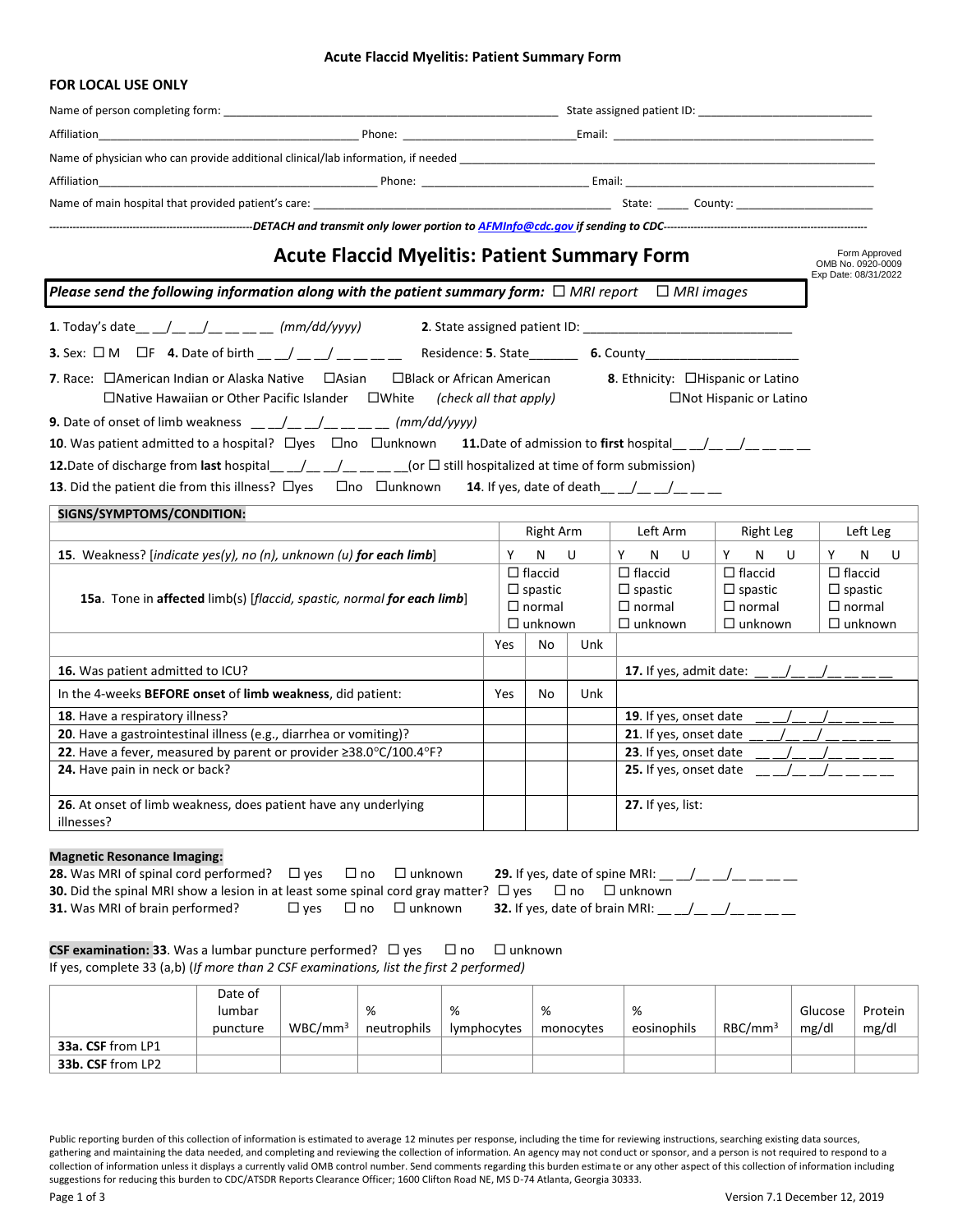| At time of 60 day follow-up please collect and send the following information: |  |  |  |  |                                                                                                                            |  |  |
|--------------------------------------------------------------------------------|--|--|--|--|----------------------------------------------------------------------------------------------------------------------------|--|--|
|                                                                                |  |  |  |  | $\Box$ Discharge summary $\Box$ History and physical (H&P) $\Box$ Neurology consult notes $\Box$ EMG report (if done)      |  |  |
|                                                                                |  |  |  |  | $\Box$ Infectious disease consult notes (if available) $\Box$ Vaccine registry record $\Box$ Diagnostic laboratory reports |  |  |

# **Acute Flaccid Myelitis Outcome – follow-up of confirmed and probable AFM cases (***completed at 60 days, 6 months and 12 months after onset of limb weakness***)**

**33**. Date of follow-up: \_\_ \_/\_\_ \_/\_\_ \_\_ \_\_ *(mm/dd/yyyy)* 

**34.** Impairment:  $\square$  None  $\square$  Minor (any minor involvement)  $\square$  Significant (≤2 extremities, major involvement)  $\square$  Severe (≥3 extremities and respiratory involvement)  $\square$  Death  $\square$  Unknown

**34a.** Date of death: \_\_ \_\_/\_\_ \_\_/\_\_ \_\_ \_\_ \_\_ *(mm/dd/yyyy)*

**35. Physical condition** (includes cardiovascular, gastrointestinal, urologic, endocrine as well as neurologic disorders):

- i. Medical problems sufficiently stable that medical or nursing monitoring is not required more often than 3-month intervals
- ii. Medical or nurse monitoring is needed more often than 3-month intervals but not each week.
- iii. Medical problems are sufficiently unstable as to require medical and/or nursing attention at least weekly.
- iv. Medical problems require intensive medical and/or nursing attention at least daily (excluding personal care assistance)

**36. Upper limb functions**: Self-care activities (drink/feed, dress upper/lower, brace/prosthesis, groom, wash, perineal care) dependent mainly upon upper limb function:

- i. Age-appropriate independence in self-care without impairment of upper limbs
- ii. Age-appropriate independence in self-care with some impairment of upper limbs
- iii. Dependent upon assistance in self-care with or without impairment of upper limbs.
- iv. Dependent totally in self-care with marked impairment of upper limbs.

**37. Lower limb functions**: Mobility (walk, stairs, wheelchair, transfer chair/toilet/tub or shower) dependent mainly upon lower limb function:

- i. Independent in mobility without impairment of lower limbs
- ii. Independent of mobility with some impairment of lower limbs, such as needing ambulatory aids, a brace or prosthesis
- iii. Dependent upon assistance or supervision in mobility with or without impairment of lower limbs.
- iv. Dependant totally in mobility with marked impairment of lower limbs.

**38. Sensory components**: Relating to communication (speech and hearing) and vision:

- i. Age-appropriate independence in communication and vision without impairment
- ii. Age-appropriate independence in communication and vision with some impairment such as mild dysarthria, mild aphasia or need for eyeglasses or hearing aid.
- iii. Dependent upon assistance, an interpreter, or supervision in communication or vision
- iv. Dependent totally in communication or vision

**39. Excretory functions** (bladder and bowel control, age-appropriate):

- i. Complete voluntary control of bladder and bowel sphincters
- ii. Control of sphincters allows normal social activities despite urgency or need for catheter, appliance, suppositories, etc.
- iii. Dependent upon assistance in sphincter management
- iv. Frequent wetting or soiling from bowel or bladder incontinence

#### **40. Support factors**:

- i. Able to fulfil usual age-appropriate roles and perform customary tasks
- ii. Must make some modifications in usual age-appropriate roles and performance of customary tasks
- iii. Dependent upon assistance, supervision, and encouragement from an adult due to any of the above considerations
- iv. Dependent upon long-term institutional care (chronic hospitalization, residential rehabilitation, etc. Excluding time-limited hospitalization for specific evaluation or treatment)

Public reporting burden of this collection of information is estimated to average 20 minutes per response, including the time for reviewing instructions, searching existing data sources, gathering and maintaining the data needed, and completing and reviewing the collection of information. An agency may not conduct or sponsor, and a person is not required to respond to a collection of information unless it displays a currently valid OMB control number. Send comments regarding this burden estimate or any other aspect of this collection of information including suggestions for reducing this burden to CDC/ATSDR Reports Clearance Officer; 1600 Clifton Road NE, MS D-74 Atlanta, Georgia 30333.